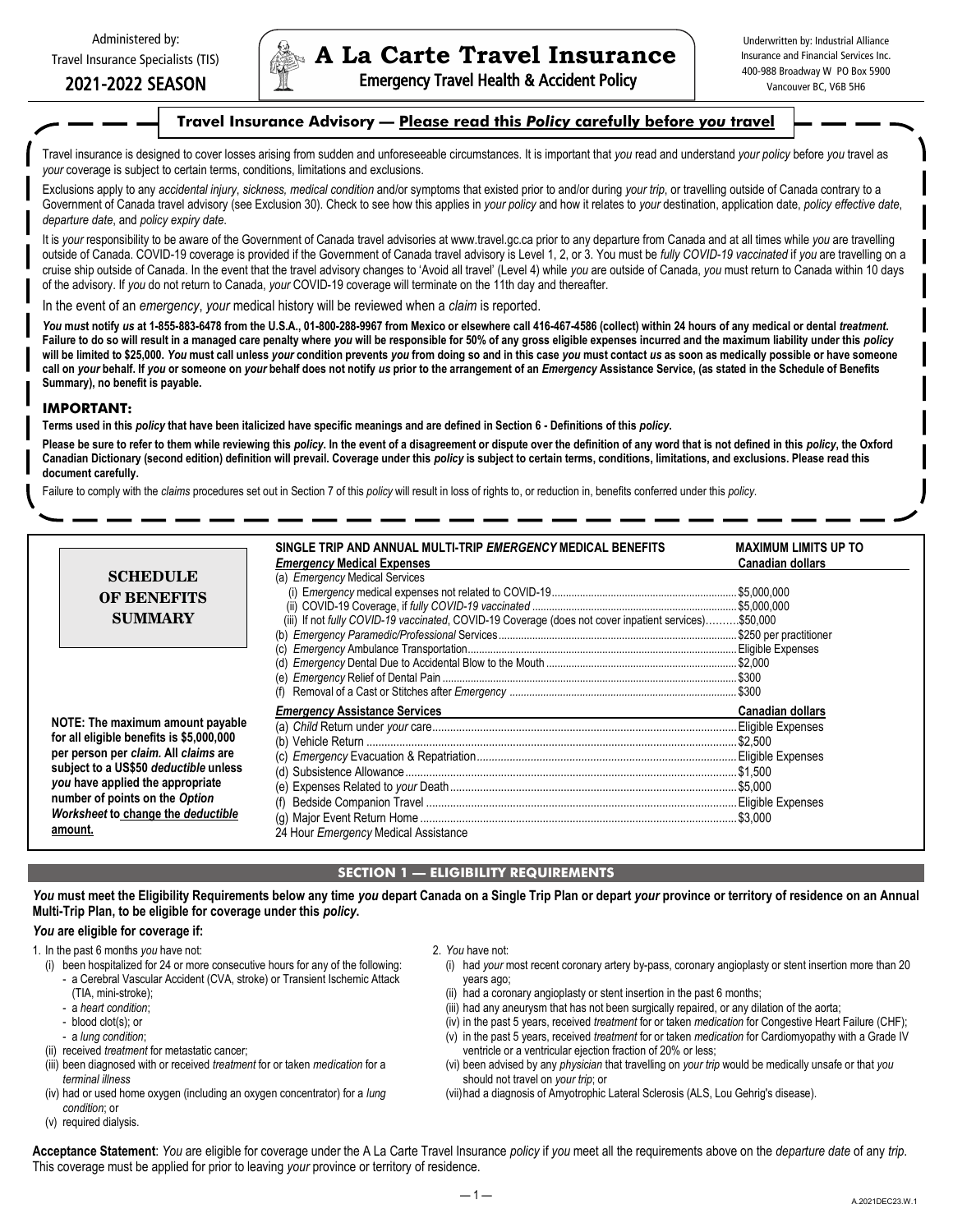**For all plan types** *you* **must be eligible for coverage (as per section 1 - Eligibility Requirements) any time** *you* **depart on** *your trip***.** 

## **SINGLE TRIP PLAN**

The Single Trip Plan: (i) covers *you* for *your* single trip outside of Canada; (ii) is provided to eligible persons under the *age* of 95; and, (iii) can be used to *top-up* other plans. *We* will reimburse *you* for reasonable and customary eligible expenses based on the terms, conditions, limitations and exclusions of this *policy*. Coverage begins on the *policy effective date* as specified by *you* on the *Application for insurance*, and as shown on *your policy receipt*, and terminates on the earlier of the *policy expiry date* as specified by *you* on the *Application for Insurance*, and as shown on *your policy receipt*, or the date *you* return to Canada, whichever is earlier.

The Single Trip Plan contains the *pre-existing condition stability* period as stated on *your policy receipt*.

#### **ANNUAL MULTI-TRIP PLAN**

The Annual Multi-Trip Plan covers *you* for an unlimited number of *trips* outside of Canada for a specific number of consecutive days for any *trip*, as chosen by *you* on the *Application for Insurance* and as shown on *your policy receipt*. The Annual Multi-*Trip* Plan provides coverage for an unlimited number of coverage days while *you* are traveling within Canada but outside *your* province or territory of residence.

The Annual Multi-Trip Plan does not offer coverage: (i) to anyone who is: 86 years of *age*  or older on the Annual Multi-Trip Plan *policy effective date* if selecting the 8, 16 or 32 day Annual Multi-Trip Plan; 77 years of *age* or older on the Annual Multi-Trip Plan *policy effective date* if selecting the 62 day plan; or (ii) if it is purchased to *top-up* another *policy*.

Out-of-Canada coverage applies to *trips* that do not exceed the number of consecutive days for any *trip* as chosen by *you* on the *Application for Insurance* and as shown on *your policy receipt*. If *you* wish to be out of Canada for more than the number of days permitted for the plan *you* have chosen, *you* may purchase additional coverage for that period by calling **Travel Insurance Specialists at 1-800-563-0314 or 905-830-2928 (collect).**

In Canada coverage for an Annual Multi-Trip Plan begins on the date *you* depart *your*  province or territory of residence for travel within Canada. Out-of-Canada coverage for an Annual Multi-Trip Plan begins on the date *you* depart Canada.

Coverage for an Annual Multi-Trip Plan terminates on whichever occurs first: (i) the date *you* return to *your* province or territory of residence; (ii) 11:59 pm on the last day of coverage permitted for the Annual Multi-Trip Plan *you* have chosen; (iii) 365 days after *your* Annual Multi-Trip *policy effective date*.

To reset the number of coverage days on *your* Annual Multi-Trip Plan, *you* must have proof of *your* return to Canada.

All terms, conditions, limitations and exclusions of this *policy* apply.

**In the event of a** *claim* **under an Annual Multi-Trip plan,** *you* **will be required to provide proof, acceptable to** *us***, of** *your departure date* **from Canada**.

## **SECTION 3 —** *EMERGENCY* **EXPENSES**

*We* will pay for reasonable and customary eligible expenses up to the maximum coverage limit as stated on the Schedule of Benefits summary, less any applicable *deductible*  amount, and as stated on *your policy receipt*, for the actual expenses related to the *emergency* medical attention *you* need during *your period of coverage* due to an *emergency* when these expenses are not covered by any other coverages *you* may have available to *you*.

*You* **are responsible for paying the** *deductible* **amount as chosen by** *you* **and/or stated on** *your policy receipt***, for the covered expenses of each** *claim*. Original, itemized receipts or invoices are required for all *claims*.

*You* **must notify** *us* **at 1-855-883-6478 from the U.S.A., 01-800-288-9967 from Mexico or elsewhere call 416-467-4586 (collect) within 24 hours of any medical or dental**  *treatment***. Failure to do so will result in a managed care penalty where** *you* **will be responsible for 50% of any gross eligible expenses incurred and the maximum liability under this** *policy* **will be limited to \$25,000.** *You* **must call unless** *your*  **condition prevents** *you* **from doing so and in this case** *you* **must contact** *us* **as soon as medically possible or have someone call on** *your* **behalf. If** *you* **or someone on**  *your* **behalf does not notify** *us* **prior to the arrangement of an** *Emergency* **Assistance Service, (as stated in the Schedule of Benefits Summary), no benefit is payable.** 

*We*, in consultation with *your physician*(s), reserve the right to move *you* to a medical facility of *our* choice or return *you* to Canada prior to any *treatment* or following *emergency treatment* or hospitalization for an *emergency*, if on medical evidence *you* are able to be moved without endangering *your* health. If *you* elect not to return to *your* province or territory of residence, then any expenses incurred by *you* following this recommendation, will not be covered under this *policy*. If *you* elect to return to Canada for further *treatment*  and then after the *treatment* subsequently travel again, any expenses incurred relating to the condition for which *you* were *treated* would not be covered.

If *you* make a temporary return to Canada during *your period of coverage* and receive medical *treatment* during this return to Canada, then any *treatment* received during the remaining *period of coverage* under this *policy* relating to the *medical condition treated*  during *your* temporary return to Canada will not be covered. Each time *you* depart Canada *you* must remain eligible as per Section 1 – Eligibility Requirements.

The *emergency* medical attention *you* receive must be required as part of *your emergency treatment* and ordered by a *physician* (or a licensed dentist).

This coverage pays reasonable and customary charges for eligible expenses for:

#### *Emergency* **Medical Expenses**

**(a)** *Emergency* **Medical Services** – In addition to eligible emergency medical expenses as itemized below, COVID-19 coverage is provided up to \$5,000,000 if *you* are *fully COVID-19 vaccinated*. *You* can reduce *your* maximum limit for COVID-19 related coverage to \$100,000, if *you* are *fully COVID-19 vaccinated*, as provided for in the Application for Insurance. If *you* are not *fully COVID-19 vaccinated* then *your* maximum limit of coverage for COVID-19 related coverage is \$50,000. This will be for testing, outpatient services and doctor's office/clinic visits (does not cover inpatient services). For emergency medical expenses not related to COVID-19, the maximum limit is \$5,000,000.

In the event *you* had to be quarantined for a positive test for COVID-19 while outside of Canada, *you* will receive up to \$200 per day, to a maximum of \$2,500, for COVID-19 quarantine related expenses. For all COVID-19 *claims you* must provide proof of *your* 

COVID-19 vaccination history if requested, the positive test document and all receipts for quarantine related expenses.

Care received from a *physician* in or out of a *hospital*, the cost of a *hospital* room (to a maximum of semi-private rates), the rental or purchase (whichever is less) of a *hospital*  bed, wheelchair, brace, crutch or other medical appliance, tests that are needed to diagnose *your* condition, removal of stitches or a cast (to a maximum of \$300 per *claim*  provided the removal is done within 60 days of the date of *claim*). *Medications* for the *treatment* of *your emergency* only, not exceeding a 30-day supply. All of the above must be prescribed by a *physician* or a licensed dentist.

**(b)** *Emergency* **Paramedical/***Professional* **services** – (must be referred by a *physician*) Care received from a licensed chiropractor, osteopath, physiotherapist or podiatrist, up to \$250 per category of practitioner.

**(c)** *Emergency* **Ambulance transportation** – (i) local ground ambulance service to a medical service provider in an *emergency*; (ii) the cost of helicopter services to a maximum of \$4,000 (must be arranged or authorized by *us* in advance).

**(d)** *Emergency* **Dental due to accidental blow to the mouth** – If *you* need dental *treatment* to repair or replace *your* sound natural or permanently attached artificial teeth because of an accidental blow to the mouth during *your trip*, *you* are covered to a maximum of \$2,000. These services must be provided by a licensed dentist and be completed within 30 days after the accident and prior to *your* return to *your* province or territory of residence.

**(e)** *Emergency* **Relief of Dental Pain** – If *you* need *emergency* dental *treatment* during *your trip*, *we* will reimburse *you* for up to \$300 for expenses for a consultation, xray and/or prescription related to the relief of dental pain. These services must be provided by a licensed dentist and receipts must be provided.

#### *Emergency* **Assistance Services**

**(a) Expenses to return** *children* **under** *your* **care** – If *you* are admitted to the *hospital* for more than 24 hours or must return to Canada because of a *medical condition*, *we* will pay for the extra cost of the *child*'s transportation to their original departure point via the most cost-effective itinerary and the return airfare of a qualified escort, if necessary, via the most cost-effective itinerary when the airline requires it. The *child* must have been under *your*  care during *your trip* and be covered under *your policy*.

**(b) Vehicle return** – If *you* are unable to drive *your* vehicle to *your* original departure point as a result of a medical *emergency* out of Canada that has been reported to *us* within 24 hours of receiving *treatment*, *we* will cover the reasonable costs to return *your* vehicle to a maximum of \$2,500. In order for benefits to be provided, *you* must return *your* vehicle within 30 days of *your claim* occurrence date. For a driver's time to be paid for the return of the vehicle they must be employed by a *professional* vehicle return company and provide the company's invoice for services. If *you* used a *rental car* during *your trip*, *we* will cover its return to the rental agency but not for the rental cost. This benefit is available for *claim* only once per *period of coverage*. Valid receipts must be provided.

**(c)** *Emergency* **Evacuation and Repatriation** – If *our* medical advisors, in consultation with the attending *physician*, request *your* return to Canada or transfer to another *hospital*  for the continuance of *your emergency* medical care, *we* will pay for one or more of the following via the most cost-effective itinerary, if arranged or authorized by *us* in advance:

- ◆ The extra cost of an economy class/charter fare;
- A stretcher fare on a commercial flight;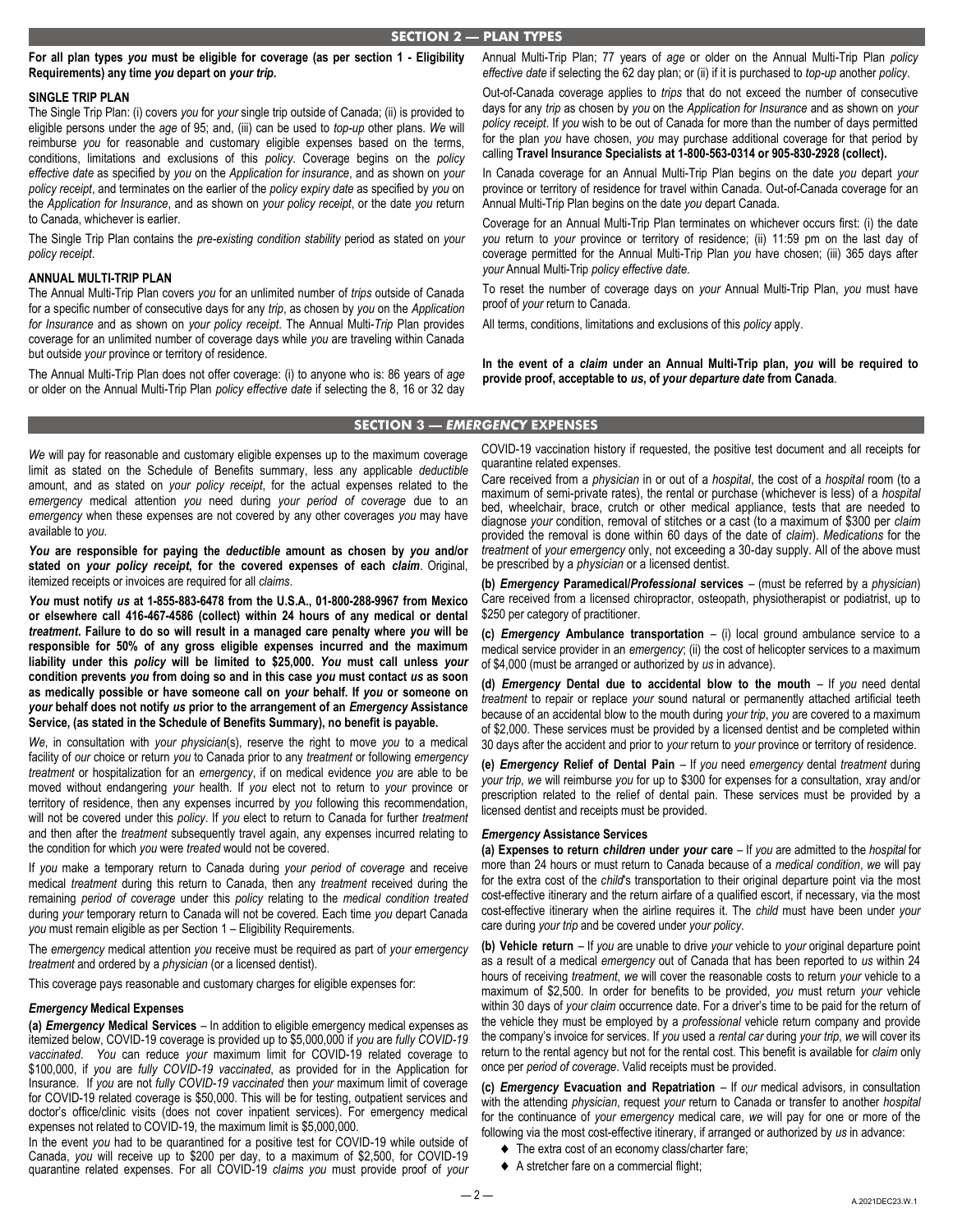#### **SECTION 3 —** *EMERGENCY* **EXPENSES …** *continued*

- The return economy class/charter fare of a qualified medical attendant and the attendant's reasonable fees and expenses if required by the airline;
- The cost of jet or propeller powered air ambulance; or
- A *travel companion's* extra fare to accompany *you*.

**(d) Subsistence Allowance** - If a medical *emergency* prevents *you* or *your travel companion* from returning to *your* original point of departure as originally planned or if *your emergency* medical *treatment* or that of *your travel companion* requires *your* transfer to a location that is different from *your* original destination, *we* will reimburse expenses for meals, hotel, phone calls and taxis, up to \$150 per day to a maximum of \$1,500. *We* will only pay for these expenses if *you* have actually paid for them and can submit the original **receints** 

**(e) Expenses Related to** *your* **Death** - If *you* die during *your trip* from a risk covered under this *policy*, *we* will reimburse *your* estate for the preparation and transportation costs to return *your* body *home* (using customary airline procedures), up to \$5,000. The cost of a casket, urn or headstone is not an eligible expense.

In addition, if someone is legally required to identify *your* body and must travel to the place of *your* death, *we* will pay the fare via the most cost-effective itinerary for that person, and up to \$300 for that person's hotel and meal expenses. *We* will only pay for these expenses if that person has actually paid for them and can submit the original receipts. *We* will also cover this person for medical benefits listed in this *policy* for 72 hours. (all terms, conditions, limitations and exclusions will apply).

**(f) Bedside Companion Travel and Subsistence** - If *you* are travelling alone and are admitted to a *hospital* for 3 days or more, *we* will pay the economy class or charter fare via the most cost-effective itinerary for someone to be with *you*. *We* will also pay up to \$300 for that person's hotel and meals and cover him/her under this *policy* (all terms, conditions, limitations and exclusions will apply) until *you* are medically fit to return to Canada. *We* will only pay for these expenses if *you* have actually paid for them and can submit the original receipts. For an insured *child*, a bedside companion is available immediately upon *hospital*  admission.

**(g) Major Event Return Home** - In order for *you* to receive up to \$3,000 maximum benefit that this benefit provides, *you* must: (i) be aware that this benefit is only available while covered under a Travel Insurance Specialists (TIS) *policy*; (ii) be aware that there is a limit of one *claim* per *policy* term per insured.

- 1. If *you* or *your travel companion*, have been hospitalized for at least 7 consecutive days outside of Canada and upon discharge from the *hospital* through medical evidence *you*  are not able to drive back to Canada, *we* will reimburse *you* up to the maximum available under this benefit for eligible expenses for a one way economy airfare back to *your* province or territory of residence, if approved by *us* in advance. *You* must arrange this return *home* within 7 days of discharge from the *hospital*. If *your* vehicle return cost is more than the allowable amount in the Vehicle Return benefit, this benefit will reimburse *you* for any eligible reasonable excess costs *you* may incur, up to the maximum available under this benefit.
- 2. If one of the following incidents occur during *your period of coverage*, *we* will reimburse *you* for up to the maximum available under this benefit for eligible expenses for economy airfare, if approved by *us* in advance, related to *your* return *home* to *your*  province or territory of residence and then back to *your* original destination:
	- death of an *immediate family* member in Canada
	- hospitalization of an *immediate family* member for at least 7 consecutive days in Canada
	- disaster which has made *your* principal residence in Canada uninhabitable
	- disaster which has made *your* land based residence at *your* destination outside of Canada, uninhabitable (including trailers and motorhomes)

*You* are not eligible for benefit 2. above if: (i) during the 6 month period prior to *your departure date*, *you* were aware of circumstances that may require *you* to return to Canada prior to *your* scheduled *return date*; (ii) during the 6 month period prior to *your departure date*, the *immediate family* member was hospitalized.

## **SECTION 4 — EXCLUSIONS FOR** *EMERGENCY* **EXPENSES**

This *policy* does not cover and no benefit is payable for any *claim* arising from or related to:

1. Any *pre-existing condition(s)* that was not *stable* during the *pre-existing condition stability*  period prior to any *departure date* from Canada as specified on *your policy receipt* and selected by *you* on *your Option Worksheet* will not be covered. (The 1 month *pre-existing condition stability* period option, if chosen by *you*, is only applicable to the *medical condition*  for which *your* recent *medication* change applies. All other *medical condition*s are subject to the 90 day *pre-existing condition stability* period, as stated on *your policy receipt*.);

2. Expenses incurred for medical care or services where travel was undertaken contrary to medical advice or after notice of a *terminal illness* has been given;

3. Expenses incurred for: (i) ongoing or follow up care (unless specifically provided for in this *policy*), or *recurrence* of a *medical condition* or related condition once *your* condition has been *treated* and *you* have been discharged from the medical facility where *you*  received medical care, unless any further care is specifically approved by *us* in advance, (ii) any rehabilitative or convalescent care whether received during a hospitalization or after discharge at any facility, (iii) subsequent *emergency treatment* or hospitalization for a *medical condition* or related *medical condition* for which *you* received *emergency treatment*  during *your trip*, (iv) lost or replacement *medication*; eyeglasses, contact lenses or hearing aids, (v) dental services (other than provided for in this *policy*), (vi) services which are not medically necessary, (vii) *treatment* of varicose veins, gout, arthritis, bursitis, decubitus ulcer (pressure sore) or cataracts;

4. Any *medical condition* whereby information given by *you* or on *your* behalf on the *Option Worksheet* was false, incorrect, incomplete, or misleading. In that case, *we* will void *your*  coverage under this *policy* and refund *your* premium paid;

5. Transplants including but not limited to cornea transplant, organ transplant or bone marrow transplant, artificial limbs, prosthetic devices (other than a knee or a hip that had been replaced more than 12 months prior to any *departure date*) or implants including any associated charges;

6. Cardiac procedures including but not limited to cardiac catheterization, coronary by-pass, coronary angioplasty or surgery, insertion of a Ventricular Assist Device (VAD) or the initiation of Extra Corporeal Membrane Oxygenation (ECMO) unless approval is specifically given by *us* prior to the procedure being performed;

7. Expenses incurred whereby this *policy* was purchased specifically to obtain *hospital* or medical *treatment* outside of Canada whether or not recommended by *your* attending *physician*;

8. Pregnancy; routine pre-natal care; abortion or childbirth; complications of *your* pregnancy or childbirth; expenses incurred by a person not named as an insured on *your Application for Insurance* and not shown on *your policy receipt*; an *emergency* arising from or related to a congenital birth defect;

9. Medical expenses incurred as the result of: (i) cancer other than a first time diagnosis; (ii) not following a *physician*'s recommended or prescribed therapy or *treatment*; (iii) a mental or emotional disorder or acute psychosis (including stress and anxiety) that does not require admission to a *hospital*; (iv) *your* visit to a medical specialist which was not referred by a *physician*; (v) *your* visit to a dermatologist;

10. *Act of war*, invasion, act of foreign enemies, hostilities, warlike operations (whether war be declared or not), civil war, *terrorism*, rebellion, revolution, insurrection, civil commotion, assuming the proportions of or amounting to an uprising, military or usurped power;

11. Any medical procedure, hospitalization or ambulance service that was not previously authorized or arranged in advance by *us*;

12. Any *emergency* assistance service not previously authorized or arranged in advance by *us*;

13. Rock or *mountain climbing*; parasailing, zip lining, hang-gliding, parachuting, bungee jumping, or skydiving; participating in a motor sport or motor racing; driving or being a passenger on a motorcycle, motorized scooter or moped; *your professional* participation in an organized sport; or scuba diving unless *you* hold an open water diving certificate;

14. Committing or attempting to commit suicide or a criminal act; intentional self-inflicted injury; *medication* abuse; an alcohol related illness; *your* being impaired or adversely influenced by *medication*, alcohol or intoxicants;

15. Operating or learning to operate any aircraft, as pilot or crew;

16. Any unlawful acts committed by *you*, *your immediate family* or *your travel companion*, whether an insured or not;

17. Expenses incurred for: (i) *medication* commonly available without prescription, (ii) vaccinations, immunizations, injections or *medication* received on a preventative basis or for the maintenance of a *medical condition*, (iii) contraceptives, fertility drugs, vitamin preparations, general physical examinations or routine medical tests; (iv) COVID-19 expenses over \$100,000 if *you* are *fully COVID-19 vaccinated* and chose to reduce the COVID-19 coverage limit to \$100,000; (v) COVID-19 expenses for inpatient services if *you*  were not *fully COVID-19 vaccinated*, or eligible COVID-19 expenses over \$50,000 if *you*  were not *fully COVID-19 vaccinated*;

18. Expenses incurred for the return of *your* vehicle if *you*: (a) pre-booked the return of *your*  vehicle, or (b) had purchased round *trip* air fare;

19. Expenses incurred for: (i) air transportation, (ii) surgery, (iii) magnetic resonance imaging (MRI), computerized axial tomography (CAT), biopsy and other diagnostic tests; unless approval is specifically given by *us* prior to the service, surgery, test, or procedure being performed;

20. Human Immunodeficiency Virus (HIV) or Acquired Immune Deficiency Syndrome (AIDS) or any possible consequences thereof;

21. Sexually Transmitted Diseases;

22. Any condition for which *you* were hospitalized on *your policy effective date*, if *your policy effective date* is after the date *you* depart Canada;

23. Expenses incurred during any employment or other duties for which *you* received remuneration or benefits;

24. Expenses incurred in Canada for a Single Trip Plan and expenses incurred in *your*  province or territory of residence for an Annual Multi-Trip Plan (unless specifically provided for in this *policy*);

25. Any interest, finance or late payment charge;

26. Elective or non-*emergency* medical or dental *treatment*;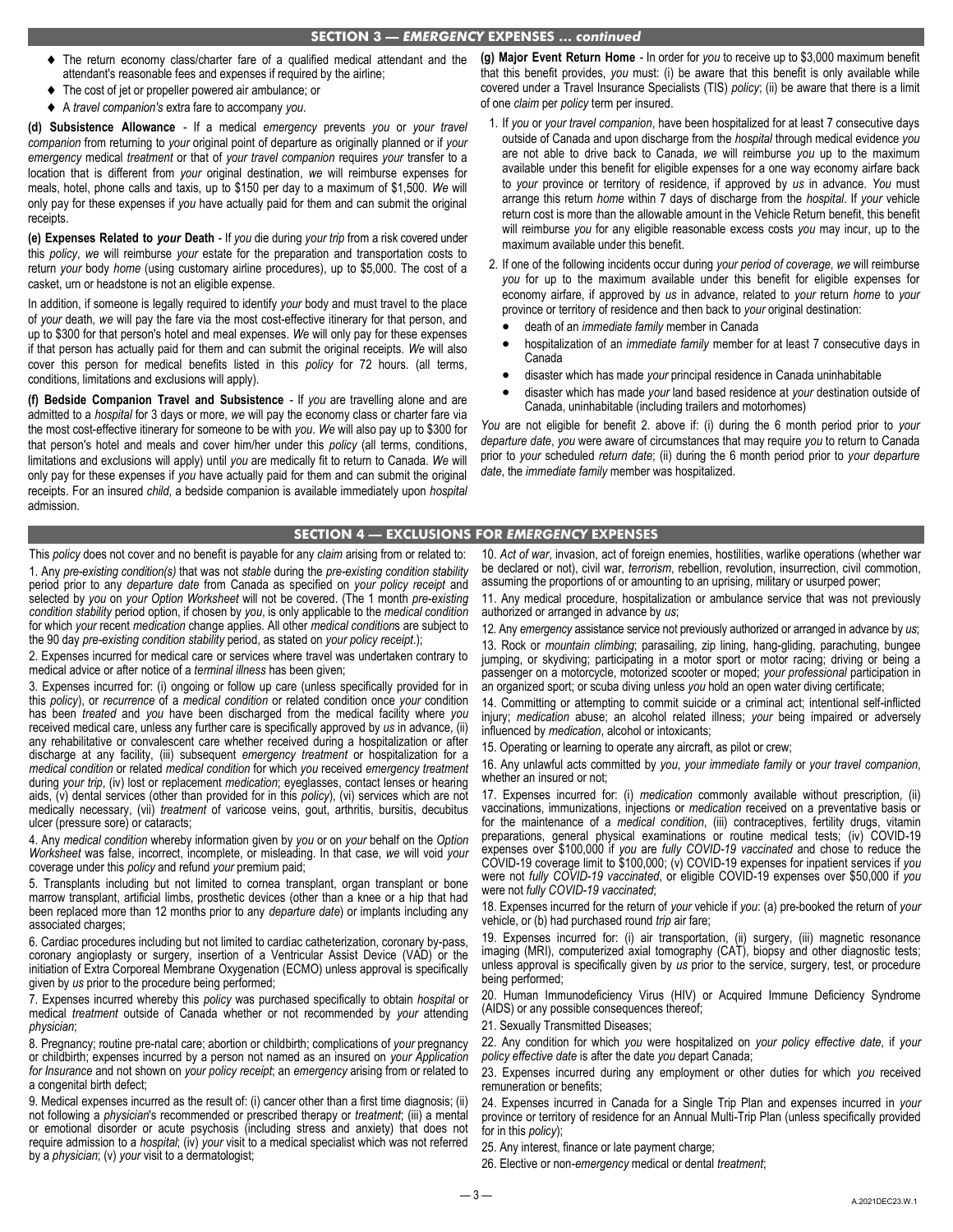27. Expenses incurred: (i) if *you* are not eligible for coverage under this *policy*, as per Section 1 - Eligibility Requirements; (ii) if *your* Score on the *Option Worksheet* is incorrect based on *your* medical records or other information provided by *your physician*; (iii) if *you*  were under one year old or 95 years of *age* or older on the *policy effective date*; or, (iv) if the required premium was not paid;

28. Expenses incurred if *you* are not a permanent resident of Canada or not covered under a *Government Health Insurance Plan (GHIP)* for out-of-Canada medical expenses;

29. Losses arising out of or resulting from radioactive, toxic, explosive, or other hazardous properties of nuclear materials or by products; or

30. COVID-19 related expenses incurred if: (i) *you* departed Canada during a period of Government of Canada travel advisory posted at www.travel.gc.ca advising Canadians against all travel to *your* destination country, territory or region (Level 4); or (ii) *you* are travelling outside of Canada on a cruise ship while *you* are not *fully COVID-19 vaccinated*  and *your* eligible COVID-19 expenses exceed \$50,000.

#### **SECTION 5 — GENERAL CONDITIONS AND LIMITATIONS**

#### **Insuring Agreement**

Subject to *your* meeting the Eligibility Requirements, as stated in Section 1 - Eligibility Requirements, for this *policy* and in consideration for the required premium received, *we*  will insure *you* against reasonable and customary eligible expenses incurred as the result of an *emergency* and pay these benefits, or other covered losses, in accordance with the terms, conditions, limitations and exclusions of this *policy*. The maximum *period of coverage* under this *policy* shall not exceed 12 consecutive months. Acceptance of the *Application for Insurance* and coverage under this *policy* is at *our* option. If *your Application for Insurance* is not accepted, *you* will receive a full refund of *your* premium paid.

*You* **must notify** *us* **at 1-855-883-6478 from the U.S.A., 01-800-288-9967 from Mexico or elsewhere call 416-467-4586 (collect) within 24 hours of any medical or dental**  *treatment***. Failure to do so will result in a managed care penalty where** *you* **will be responsible for 50% of any gross eligible expenses incurred and the maximum liability under this** *policy* **will be limited to \$25,000.** *You* **must call unless** *your*  **condition prevents** *you* **from doing so and in this case** *you* **must contact** *us* **as soon as medically possible or have someone call on** *your* **behalf. If** *you* **or someone on**  *your* **behalf does not notify** *us* **prior to the arrangement of an** *Emergency* **Assistance Service, (as stated in the Schedule of Benefits Summary), no benefit is payable.** 

*Your Application for Insurance* must be signed and dated by *you* prior to *your* departure from Canada and submitted with the *Option Worksheet* and the required premium paid prior to *your trip departure date*. No coverage will be provided to anyone not named on the *Application for Insurance* and not shown on *your policy receipt*. Coverage begins at 12:01 AM on *your policy effective date* and terminates at 11:59 PM on *your policy expiry date*.

**Any change in** *your* **health status prior to the** *departure date* **of any** *trip* **which makes**  *you* **no longer eligible for this** *policy***, results in a change in** *your* **answers to the underwriting questions on the** *Option Worksheet* **or would change the** *stability*  **status of a** *pre-existing condition* **(other than a** *minor ailment***), constitutes a material change to** *your policy* **and** *you* **must immediately notify Travel Insurance Specialists at 1-800-563-0314 or 905-830-2928 (collect). Failure to contact Travel Insurance Specialists regarding a material change will result in any** *claim* **made being denied and coverage issued may be voided.** 

On any *departure date*, if: a) the required premium is not received; b) the cheque is not honoured; or, c) credit card charges are declined for any reason; *your policy* coverage will be voided and any *claim* incurred will be denied.

*Your policy* coverage will be voided and any *claim* will be denied if: a) the *Application for insurance* is not signed and dated by *you*; b) *you* are ineligible for coverage in accordance with any section of this *policy*; c) false information was provided to *us*; or, d) *you* have failed to disclose, misrepresented, mislead, or provided false information regarding *your* health and/or lifestyle while answering the Underwriting Questions in Part I of the *Option Worksheet*.

Any *claim* will be denied if, at all times during the 6 month period prior to *your departure date* and while *you* are covered under this *policy*, *you* do not act in a prudent manner so as to minimize costs to *us*.

In the event of the total amount of medical bills exceeding the maximum amount of insurance, *we* will pay all eligible expenses in the order in which the bills were received to the maximum of this *policy*.

In the event that the loss is the result of a motor vehicle incident causing *accidental injury*, no eligible expenses will be paid under this *policy* until benefits available through any motor vehicle insurance have been exhausted.

This *policy* is secondary to all other coverages that are available for payment of *your claim*  expenses. If any benefits payable to *you* under this *policy* are in addition to similar benefits payable to *you* by any other insurer or insurance plan, total benefits paid to *you* by all insurers cannot exceed *your* actual total expenses. If *you* are covered under more than one of *our policies*, the total amount paid to *you* will not exceed *your* actual expenses and the maximum to which *you* are entitled is the largest amount specified for the benefit in any one of *our policies*. If other insurers, for which *you* have coverage, state they are secondary payors also, *we* will co-ordinate payment of benefits, up to 50% of eligible expenses which are available under this *policy*, with all insurers which provide *you* benefits similar to those provided under this *policy*, up to a maximum of the largest amount specified by each insurer. *We* have full rights of subrogation. In the event of a payment of a *claim* under this *policy*, *we* will have the right to proceed, in *your* name, but at *our* expense, against third parties who may be responsible for giving rise to a *claim* under this *policy*. *You* will execute and deliver documents as necessary and co-operate fully with *us* so as to allow *us* to fully assert *our* rights. *You* will do nothing to prejudice such rights. *We* will not subrogate against any retiree plan benefit if the lifetime maximum limits for all in-country and out-of-country benefits is \$100,000 or less.

**Limitation of Benefits** - If *you* have an *emergency* medical incident during *your trip*, *your emergency* will be deemed over and benefits for the *medical condition* cease once: (i) *your*  condition has been *treated* and *you* have been discharged from the medical facility where *you* received medical care, or (ii) *your* condition is deemed controlled based on the medical evidence and *you* can return to *your* province or territory of residence. Once *your emergency* is deemed over, as described above, any ongoing or follow up *treatment*, rehabilitative care or consultation, *recurrence* or complication of that *medical condition*, or related condition, will not be covered under this *policy*.

Notwithstanding any provisions contained herein, this *policy* is subject to the statutory conditions of the Insurance Act applicable to contracts of accident and *sickness* insurance in *your* province or territory of residence. This *policy* is governed by the laws and regulations of the province or territory in Canada in which *you* normally reside. The rights to any eligible benefits under this *policy* cannot be assigned to a third party unless approved by *us*. The laws and regulations of any other country other than Canada will not be considered when a *claim* is reviewed for payment.

The *Application for Insurance*, the *brochure*, the *policy receipt*, this *policy* and any riders or endorsements to the *policy* shall form the entire contract. Only *we* have the authority to change the contract or waive any of its terms, conditions or provisions. In the event that the information contained on the *policy receipt* is not the same as the information on the *Application for Insurance*, the original *Application for Insurance*, as completed and submitted by *you*, shall be deemed as the factual information.

Any provision of this *policy* which is in conflict with any federal law or provincial or territorial law of *your* province or territory of residence, is hereby amended to conform with the minimum requirements of that law, and all other provisions shall remain in full force and effect.

**All premiums, benefits, and limits are quoted in Canadian currency unless otherwise specified**. To facilitate direct payment to providers, *we* may elect to pay the *claim* in the currency of the country where the charges were incurred based on the rate of exchange established by any chartered bank in Canada: (i) on the last date of service, or (ii) where cheques are issued directly to *physician*s, *hospital*s or other medical providers, on the date of issuance.

If *you* have misstated *your age* or misrepresented *your* health or lifestyle information which results in *your* paying an insufficient premium, then *your* coverage under this *policy* will be voided, *your* premium paid will be refunded and no benefits will be paid for any *claim*.

No statement made by *you* or any agent prior to or at the time of *your Application for Insurance* will be considered valid unless such statement has been submitted to *us* in writing at that time.

The existence of a *medical condition* for the purposes of determining *your* eligibility or when reviewing a *claim* under any section of this *policy* will be established using the records and any other information provided by *your physician*(s) whether or not the contents of the records were made fully known to *you* before or after *you* incurred a *claim* under this *policy*. *You* must grant *us* access to any and all medical records in the event a medical *claim* has occurred. If *you* have provided any false or misleading information or *you* have failed to disclose information on the *Option Worksheet* regarding *your* health or lifestyle and after review of *your* medical records it is found that *you* were not eligible for this *policy*, *your*  coverage under this *policy* will be voided, *your* premium paid will be refunded and no benefits will be paid for any *claim*.

In the event that *you* are found to be ineligible for coverage or that a *claim* is found to be invalid or benefits are reduced in accordance with any *policy* provision, *we* have the right to collect from *you* any amount which *we* have paid on *your* behalf to medical providers or other parties.

*Our* liability under this *policy* is limited solely to the payment of eligible benefits, up to the maximum amount chosen by *you* on the *Option Worksheet* and stated on the *policy receipt*, less any applicable *deductible* amount *you* have chosen, for any loss or expense. *We* do not assume responsibility for the availability, quality, results or outcome of any *treatment* or service, or *your* failure to obtain any *treatment* or service covered under the terms of this *policy*.

The payment to a medical provider by *us* for any eligible expense is at *our* option. In the event that *we* choose not to pay the medical facility directly, or they will not accept payment from *us* directly, *we* will reimburse *you* for any reasonable and customary eligible expenses that *you* have paid provided that *you* provide a valid original receipt for such services, including original itemized bills, invoices and receipts.

Any legal proceedings with respect to *your claim* must be filed in *your* province or territory of residence in Canada within 1 year from the date of occurrence of the *claim*. If applicable law provides for a longer period, *you* must begin legal proceedings within the period provided by law.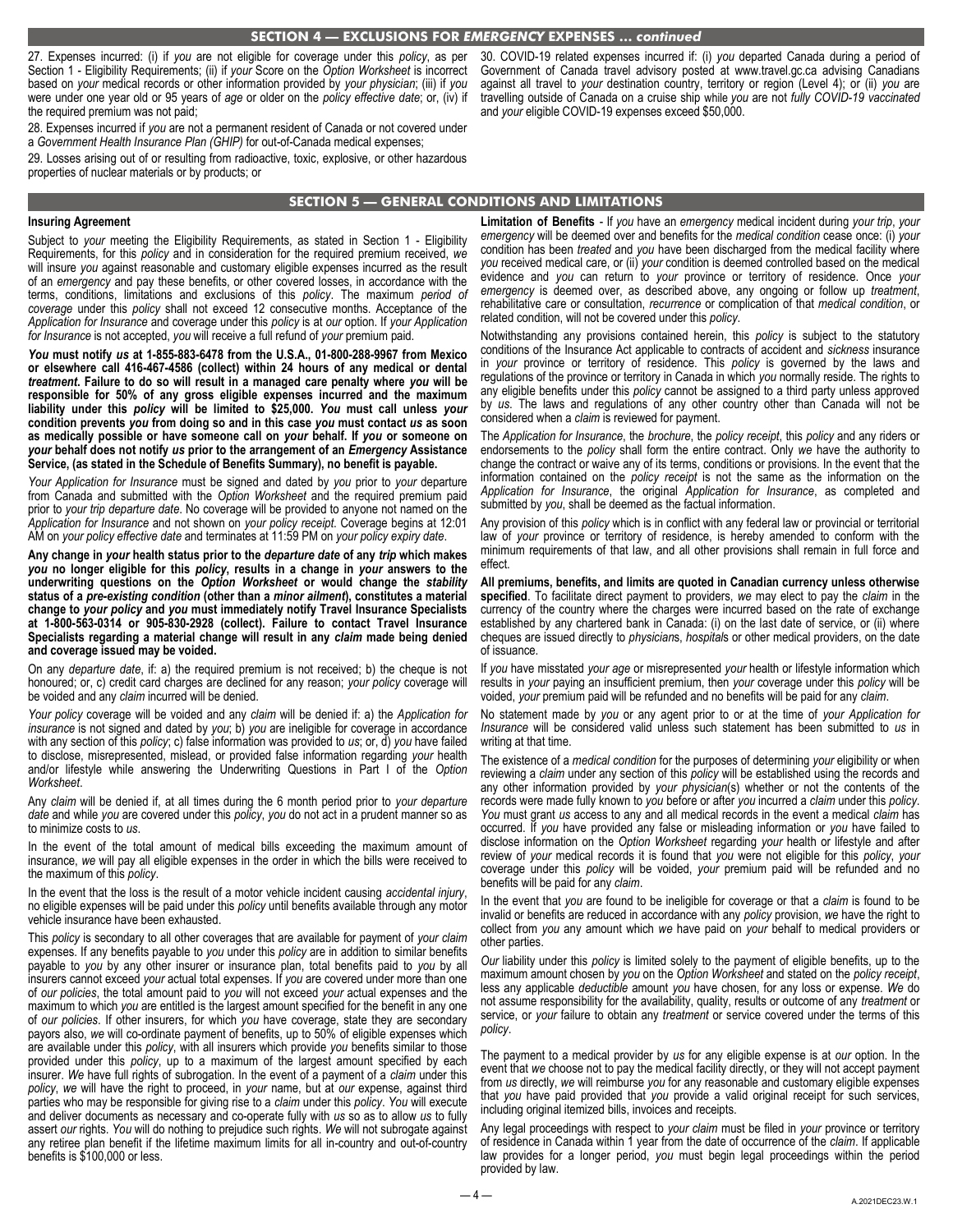#### **SECTION 5 — GENERAL CONDITIONS AND LIMITATIONS …** *continued*

**Automatic Extension of Coverage:** If *you*, or *your travel companion* travelling with *you*, is hospitalized or quarantined outside of Canada after testing positive for COVID-19 outside of Canada, on *your policy expiry date* or the last day of coverage on *your* Annual Multi-*Trip*  Plan, *your* coverage will automatically be extended at no additional premium for the period of hospitalization, or up to a 14 day quarantine period, and up to 72 hours after the *emergency* has been declared over or *you* are no longer quarantined or receiving *emergency* medical *treatment*. In addition, coverage will automatically be extended for 72 hours when *your* common carrier on which *you* are pre-booked as a passenger is delayed due to extreme weather conditions or mechanical failure. *You* must notify *us* of the occurrence immediately and provide documented proof of the cause for the delay that is satisfactory to *us*.

**Extension of Coverage**: Any extension requested will be subject to *our* agreement to extend. If *you* choose to extend *your trip* beyond the *policy expiry date* shown on *your policy receipt* for a reason not covered under this *policy*, *you* must contact **Travel Insurance Specialists at 1-800-563-0314 or 905-830-2928 (collect),** at least ten (10) days prior to the *policy expiry date* shown on *your policy receipt*.

The conditions for extension are: (i) *you* pay the required additional premium, (ii) *you*  understand that all terms, conditions, limitations and exclusions of the *policy* apply during *your* extension period, (iii) *you* remain eligible for coverage under all sections of this *policy*, (iv) a *claim* has not been reported, incurred or paid, (v) *you* are not aware of any medical problems or symptoms that may require *treatment* during the period of the extension; and (vi) the *recurrence* of a *medical condition* or a related condition that has given cause for a *claim* during the original term of the *policy* will not be covered during any extension period.

**Notice of Right to Examine** *Policy*: *You* have 10 days to examine *your policy* after *you*  receive it. If for any reason during those 10 days *you* are not satisfied with this *policy*, return it with *your* written request for cancellation to:

**Travel Insurance Specialists, Box 93060, 1111 Davis Drive, Newmarket, Ontario, L3Y 8K3**  *Your* premium paid will be refunded provided *you* have not left on *your trip*. The *policy* will then be cancelled from the *policy effective date* and will be deemed to have never been in force.

**Refunds**: Other than allowed under Notice of Right to Examine *Policy*, *we* will only consider other requests for a refund; (i) if *you* did not leave on *your trip* or if *you* returned early from *your trip* and no *claim* in excess of *your* total *deductible* has been incurred or paid, or is pending; and (ii) before *your period of coverage* ends. No *claim* will be paid if *you*  have received a full or partial refund of premium. **Refunds are not available on the Annual Multi-Trip Plan.** 

Early return refunds will be calculated based on the date *you* enter Canada and the day bands as per the Rate Tables. If the total trip length still falls within the same day band, there is no refund. Refunds are subject to a fee of \$15 per person. Proof must be provided as to *your* date of entry to Canada in the way of a customs date stamp, *your* return air fare ticket, or *your* signature on a credit card receipt from a Canadian business. If none of these are available, the postmark on *your* written request, if mailed, or the date of a faxed request or *your* telephone call is received by Travel Insurance Specialists will be used to calculate any refund. All requests for a refund must be submitted within 30 days of *your* return to Canada. **Under no condition will a refund be made after the** *policy effective date* **for an early return during a coverage extension period.** 

*You* must send a written request with proof of *your* non-departure, or early return, to: **Travel Insurance Specialists,** 

**Box 93060, 1111 Davis Drive, Newmarket, Ontario, L3Y 8K3** 

# **SECTION 6 — DEFINITIONS**

accidental injury: means an injury sustained which is caused by external and purely accidental means, directly and independently of all other causes.

act(s) of war: means any loss or damage arising directly or indirectly from, occasioned by, happening through or in the consequence of war, invasion, acts of foreign enemies, hostilities or warlike operations (whether war is declared or not) by any government or sovereign, using military personnel or other agents, civil war, rebellion, revolution, insurrection, civil commotion assuming the proportions of or amounting to an uprising, military or usurped power.

*age* **or** *ages*: means *your* attained *age* on the *policy effective date*.

*Application for Insurance*: means a document which is completed by *you* that confirms *your* personal information as well as the plan coverage chosen by *you* for which *you*  have paid the required correct premium. The *Application for Insurance* forms part of this *policy*.

*bowel condition*: includes ulcerative colitis, Crohn's disease, diverticulitis, bowel obstruction, bowel surgery, *chronic* constipation or Irritable Bowel Syndrome (IBS).

*child or children:* means an unmarried dependent at least 1 year old and under age 21*.* 

*chronic*: means a *medical condition* that continues, persists, is episodic or recurrent over an extended period of time. This condition is usually long lasting and does not easily or quickly resolve itself.

*complete medical examination*: means that *you* have visited or consulted by telephone a licensed *physician* or licensed medical practitioner where *your* medical history was updated, any symptoms were diagnosed, and any test(s) requested or proposed were completed and *you* are aware of the results of such test(s).

*claim* **or** *claims*: means any incident where *you* have suffered a loss with or without *our*  knowledge, to which charges apply, that is covered under this *policy*.

*deductible*: means the amount of eligible expenses *you* are responsible to pay, prior to any payment made by *us* under this *policy*, as specified on *your policy receipt*.

*departure date*: means the date when *you* leave Canada for a Single Trip Plan or *your*  province or territory of residence for an Annual Multi-Trip Plan.

*emergency* **or** *emergencies*: means an unforeseen mental or emotional disorder that requires admission to a *hospital*, *sickness* or *accidental injury* which occurs during *your trip* and requires immediate *treatment* to prevent or alleviate existing danger to life or health. An *emergency* no longer exists when the medical evidence indicates that *you*  are no longer receiving emergent medical care and are able to be discharged from the medical facility.

*fully COVID-19 vaccinated:* means at least two weeks prior to *your departure date, you*  have had the second shot of a Canadian government approved 2-dose COVID-19 vaccine, or the single shot of a Canadian government approved single-dose COVID-19 vaccine.

*Government Health Insurance Plan (GHIP)*: means the coverage that the provincial or territorial governments provide to residents of Canada for out-of-Canada medical expenses.

*heart condition*: includes (i) abnormal heart rhythm (include arrhythmia, atrial fibrillation or irregular heartbeat); (ii) pacemaker or defibrillator insertion or replacement; (iii) heart attack (myocardial infarction); (iv) heart transplant; (v) coronary artery disease (including

angina); (vi) coronary angioplasty or stent insertion; (vii) coronary artery by-pass; (viii) heart valve disease (include any regurgitation or stenosis (moderate or severe)); (ix) abnormal heart murmur; (x) pericarditis; or (xi) cardiomyopathy.

*home*: means *your* province or territory of residence or the place from which *you* leave on the first day of coverage and to which *you* are scheduled to return on the last day of coverage.

*hospital*: means a facility that is licensed as a *hospital*, where in-patients receive medical care, that has a Registered Nurse on permanent duty and that includes a laboratory and operating room. A clinic; an extended or palliative care facility; a rehabilitation establishment; an addiction centre; a convalescence, rest, or nursing *home*; home for the aged; or health spa is not a *hospital*.

*immediate family*: means *your spouse*, natural, step, or adopted *children*, persons for whom *you* are the legal guardian, parents, parents-in-law, step-parents, sisters, brothers, sisters/brothers-in-law, sons/daughters-in-law, step-sisters/brothers, grandparents, grandchildren, aunts, uncles, nieces, and nephews.

*liver condition*: includes Hepatitis C or Cirrhosis.

*lung condition*: includes *Chronic* Obstructive Pulmonary Disease (COPD), *chronic*  bronchitis, emphysema, Interstitial Lung Disease, pulmonary fibrosis, asbestosis, sarcoidosis, lung surgery or *chronic* asthma. (This does not include seasonal allergies or a *minor ailment*).

*medical condition*: means *accidental injury* or *sickness*. For the purposes of establishing *stability* prior to *your departure date*, all *minor ailment*s are considered *stable*.

*medication*: means any prescribed drug (whether filled or not) or remedy used in the *treatment* of disease and the maintenance of health, including new prescriptions, any renewal(s) or refill, insulin, or nitroglycerine (in any form, with or without a prescription). It does not include other drugs and remedies obtained without a prescription, including aspirin (or equivalent), vitamins, minerals and hormone replacement (or therapy).

*minor ailment*: means a non-*chronic* viral or bacterial infection (except for any condition requiring the use of Prednisone or equivalent steroid *medication* in pill form) which does not require hospitalization, surgery or more than one follow-up consultation to any medical provider beyond the initial assessment and includes the use of no more than 2 *medications* for a maximum of 30 days.

*mountain climbing*: means the ascent or decent of a mountain requiring the use of specialized equipment, including but not limited to pick-axes, anchors, bolts, crampons, carabineers and lead or top-rope anchoring equipment.

*period of coverage*: means the period of time that coverage is provided between the *policy effective date* and *policy expiry date*, as stated on *your Application for insurance*  and as shown on *your policy receipt*.

*physician*: means a medical doctor who is duly licensed in the jurisdiction in which he/ she operates and who gives medical care within the scope of his/her licensed authority. A *physician* must be a person other than *yourself* or a member of *your immediate family*.

*policy* **or** *policies*: means this *policy* contract, the brochure*,* the *Application for Insurance,* the *policy receipt,* and any riders or endorsements to the *policy* shall form the